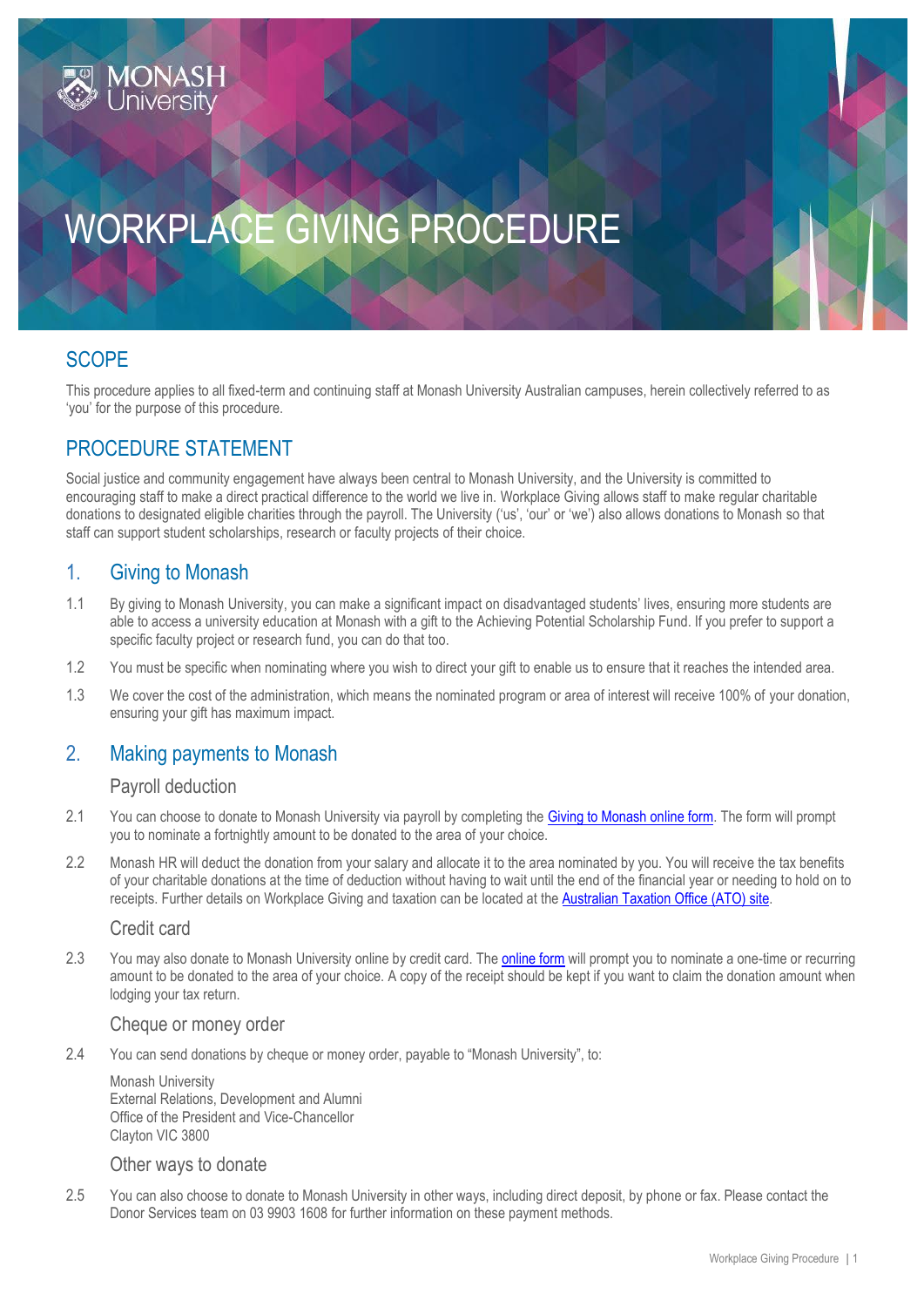# 3. Bequest

- 3.1 You can leave a bequest to Monash University by including Monash as a beneficiary in your will to support life-changing projects and opportunities.
- 3.2 You should seek advice from a solicitor, a trustee or an accredited wills and estate specialist when making changes to your will.
- 3.3 For more information, please access th[e Bequest](https://www.monash.edu/giving/ways-to-give/bequests) website. You are also invited to have a confidential discussion with the Planned Giving team on 03 9903 4395 or b[y booking an appointment online.](https://www.monash.edu/giving/ways-to-give/leave-a-bequest/contact-us)

## 4. Oxfam-Monash partnership

- 4.1 The Oxfam-Monash Partnership was established to forge new solutions to development challenges, and to enhance the contributions of both Oxfam and Monash to positive global change.
- 4.2 You are able to make one-off or recurring donations to Oxfam via payroll by completing the Request to Donate to Eligible Charities [online](https://forms.apps.monash.edu/frevvo/web/tn/monash.edu/user/esol.frevvo.publisher@monash.edu/app/_snIdwJ74Eea9q6CNQXsWJw/formtype/_lwsvRC70EeerSuOUnZSc-w?_method=post&embed=true) form.
- 4.3 Donating in this way means that you can receive the tax benefits of your charitable donations at the time of deduction without having to wait until the end of the financial year or needing to hold on to receipts. Further details on Workplace Giving and taxation can be located at the [ATO site.](https://www.ato.gov.au/individuals/working/working-as-an-employee/workplace-giving-programs/)
- 4.4 Alternatively, you may wish to contribute your time by volunteering. For more information on volunteering, see ou[r Workplace](https://publicpolicydms.monash.edu/Monash/documents/1935743)  [Volunteering procedure.](https://publicpolicydms.monash.edu/Monash/documents/1935743)

## 5. Giving to emergency relief funds

5.1 We respond to appeals for emergency relief funds as the need arises. You will be notified of the details of fund raising efforts and organisations identified for workplace giving via global email.

## 6. Receiving tax benefits

- 6.1 For workplace giving arrangements made via payroll, we will reduce the amount of Pay As You Go (PAYG) tax to be withheld based on the donation amount. As a result, most staff will get a tax benefit in their pay every time they donate.
- 6.2 Whilst the taxable gross on the payment summary at the end of the financial year will not show a reduced taxable income commensurate to the amount donated, it will have a separate line showing the aggregate donation made under the Workplace Giving program.
- 6.3 You can access further information on Workplace Giving, on the [ATO](https://www.ato.gov.au/Non-profit/Gifts-and-fundraising/Workplace-and-business-support/Workplace-giving-and-salary-sacrifice-arrangements/) site.

## 7. Breach of procedure

7.1 We treat any breach of our policies or procedures seriously. We encourage reporting of concerns about non-compliance and manage compliance in accordance with the applicable Enterprise Agreement or contract terms.

# **DEFINITIONS**

| Eligible charities      | These organisations must be a deductible gift recipient (DGR) in order to receive payments under the<br>Workplace Giving Program.                                                                                                                               |
|-------------------------|-----------------------------------------------------------------------------------------------------------------------------------------------------------------------------------------------------------------------------------------------------------------|
| Oxfam Australia         | This is an Australian, non-religious development agency working to find lasting solutions to poverty and<br>injustice. Their work reaches more than 19 million people in 80 countries and is reliant on the support it<br>receives from donors and campaigners. |
| <b>Workplace Giving</b> | This is a federal government initiative which allows staff to make regular charitable donations to eligible<br>charities through the payroll.                                                                                                                   |